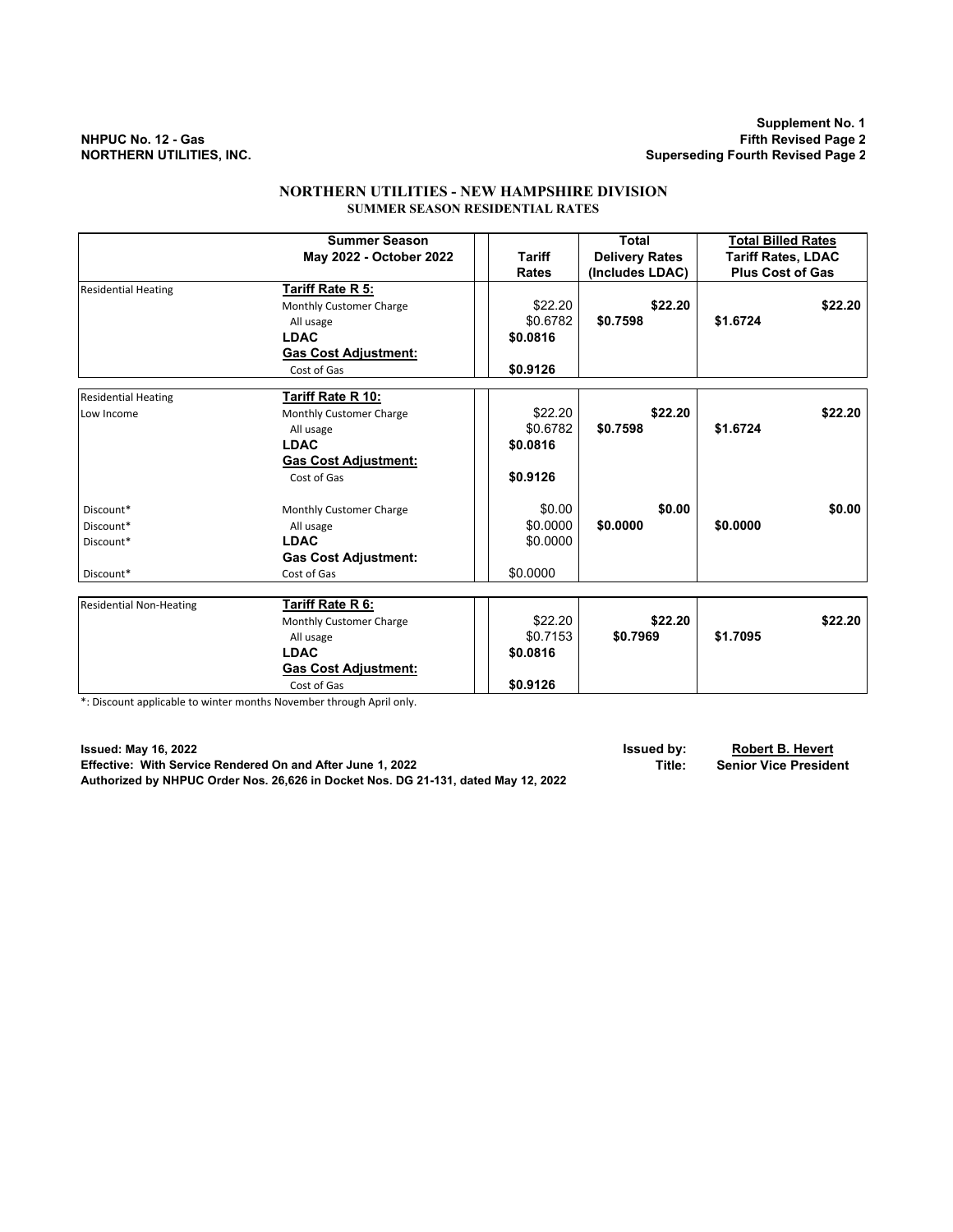**Supplement No. 1 NHPUC No. 12 - Gas Fifth Revised Page 3 NORTHERN UTILITIES, INC. Superseding Fourth Revised Page 3**

# **NORTHERN UTILITIES - NEW HAMPSHIRE DIVISION**

# **SUMMER SEASON C&I RATES**

|                               | <b>Summer Season</b>        |              | <b>Total</b>          | <b>Total Billed Rates</b> |
|-------------------------------|-----------------------------|--------------|-----------------------|---------------------------|
|                               | May 2022 - October 2022     | Tariff       | <b>Delivery Rates</b> | <b>Tariff Rates, LDAC</b> |
|                               |                             | <b>Rates</b> | (Includes LDAC)       | <b>Plus Cost of Gas</b>   |
| C&I Low Annual/High Winter    | Tariff Rate G 40:           |              |                       |                           |
|                               | Monthly Customer Charge     | \$75.09      | \$75.09               | \$75.09                   |
|                               | All usage                   | \$0.2090     | \$0.2594              | \$1.1989                  |
|                               | <b>LDAC</b>                 | \$0.0504     |                       |                           |
|                               | <b>Gas Cost Adjustment:</b> |              |                       |                           |
|                               | Cost of Gas                 | \$0.9395     |                       |                           |
| C&I Low Annual/Low Winter     | Tariff Rate G 50:           |              |                       |                           |
|                               | Monthly Customer Charge     | \$75.09      | \$75.09               | \$75.09                   |
|                               | All usage                   | \$0.2090     | \$0.2594              | \$1.1284                  |
|                               | <b>LDAC</b>                 | \$0.0504     |                       |                           |
|                               | <b>Gas Cost Adjustment:</b> |              |                       |                           |
|                               | Cost of Gas                 | \$0.8690     |                       |                           |
| C&I Medium Annual/High Winter | Tariff Rate G 41:           |              |                       |                           |
|                               | Monthly Customer Charge     | \$222.64     | \$222.64              | \$222.64                  |
|                               | All usage                   | \$0.2120     | \$0.2624              | \$1.2019                  |
|                               | <b>LDAC</b>                 | \$0.0504     |                       |                           |
|                               | <b>Gas Cost Adjustment:</b> |              |                       |                           |
|                               | Cost of Gas                 | \$0.9395     |                       |                           |
|                               |                             |              |                       |                           |
| C&I Medium Annual/Low Winter  | Tariff Rate G 51:           |              |                       |                           |
|                               | Monthly Customer Charge     | \$222.64     | \$222.64              | \$222.64                  |
|                               | First 1,000 therms          | \$0.1562     | \$0.2066              | \$1.0756                  |
|                               | All usage over 1,000 therms | \$0.1312     | \$0.1816              | \$1.0506                  |
|                               | <b>LDAC</b>                 | \$0.0504     |                       |                           |
|                               | <b>Gas Cost Adjustment:</b> |              |                       |                           |
|                               | Cost of Gas                 | \$0.8690     |                       |                           |
| C&I High Annual/High Winter   | <b>Tariff Rate G 42:</b>    |              |                       |                           |
|                               | Monthly Customer Charge     | \$1,335.81   | \$1,335.81            | \$1,335.81                |
|                               | All usage                   | \$0.1413     | \$0.1917              | \$1.1312                  |
|                               | <b>LDAC</b>                 | \$0.0504     |                       |                           |
|                               | <b>Gas Cost Adjustment:</b> |              |                       |                           |
|                               | Cost of Gas                 | \$0.9395     |                       |                           |
|                               |                             |              |                       |                           |
| C&I High Annual/Low Winter    | <b>Tariff Rate G 52:</b>    |              |                       |                           |
|                               | Monthly Customer Charge     | \$1,335.81   | \$1,335.81            | \$1,335.81                |
|                               | All usage                   | \$0.1017     | \$0.1521              | \$1.0211                  |
|                               | <b>LDAC</b>                 | \$0.0504     |                       |                           |
|                               | <b>Gas Cost Adjustment:</b> |              |                       |                           |
|                               | Cost of Gas                 | \$0.8690     |                       |                           |

**Issued: May 16, 2022 Issued by: Effective: With Service Rendered On and After June 1, 2022 Title: Senior Vice President Authorized by NHPUC Order Nos. 26,626 in Docket Nos. DG 21-131, dated May 12, 2022 Robert B. Hevert**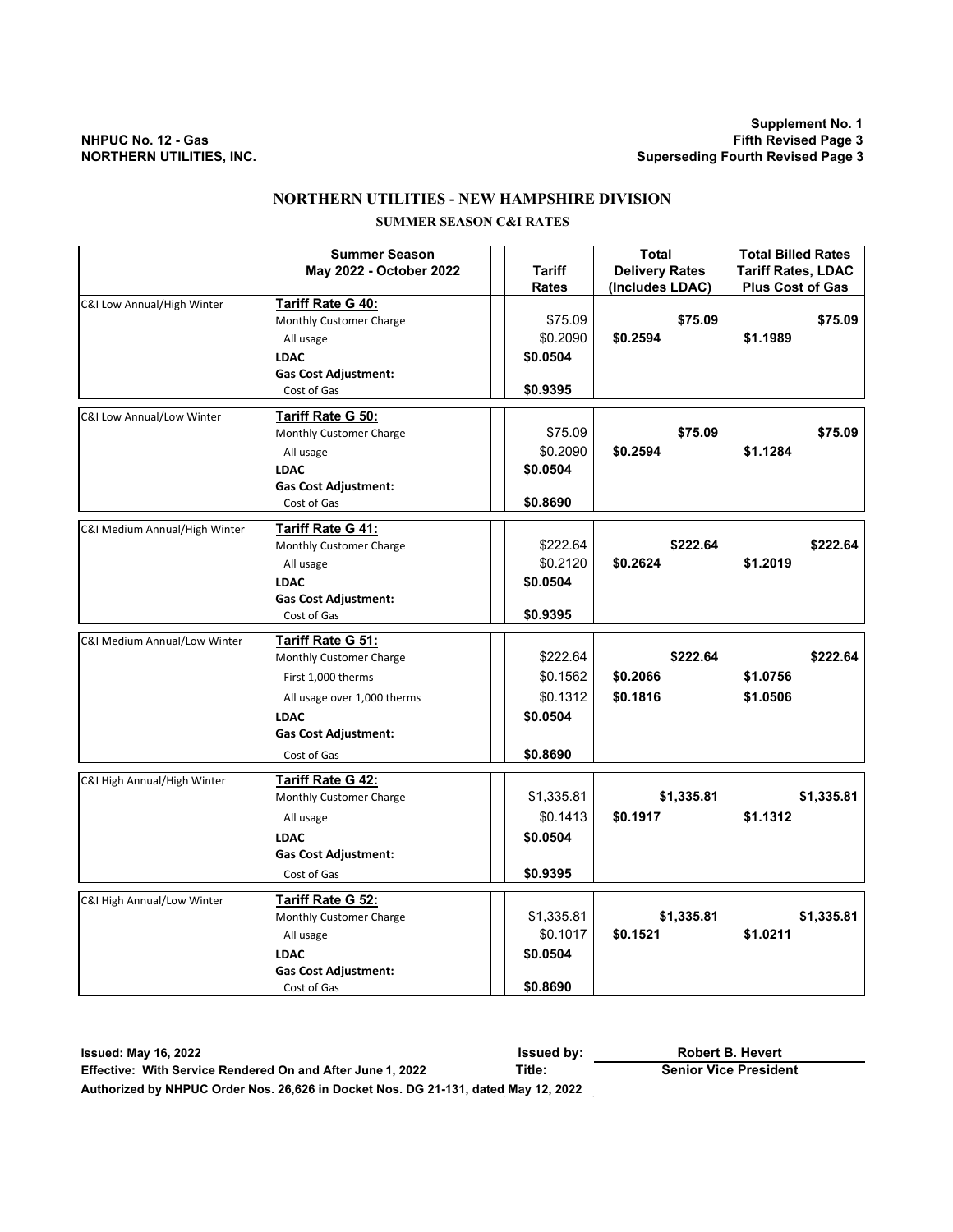**N.H.P.U.C No. 12** Thirteenth Revised Page No. 43 Superseding Twelfth Revised Page No. 43

#### **CALCULATION OF FIRM SALES COST OF GAS RATE**

**Period Covered: May 1, 2022 - October 31, 2022**

| (Col 1)                                                                                                                                                            | (Col 2)                                   | (Col <sub>3</sub> )              |                                     |
|--------------------------------------------------------------------------------------------------------------------------------------------------------------------|-------------------------------------------|----------------------------------|-------------------------------------|
| Total Anticipated Direct Cost of Gas<br>Projected Prorated Sales (05/01/22 - 10/31/22)<br><b>Direct Cost of Gas Rate</b>                                           | \$4,485,805<br>8,907,030                  | \$0.5036                         | per therm                           |
| <b>Demand Cost of Gas Rate</b><br><b>Commodity Cost of Gas Rate</b><br><b>Total Direct Cost of Gas Rate</b>                                                        | \$1,354,125<br>\$3,131,680<br>\$4,485,805 | \$0.1520<br>\$0.3516<br>\$0.5036 | per therm<br>per therm<br>per therm |
| Total Anticipated Indirect Cost of Gas<br>Projected Prorated Sales (05/01/22 - 10/31/22)<br><b>Indirect Cost of Gas</b>                                            | \$124,627<br>8,907,030                    | \$0.0140                         | per therm                           |
| <b>TOTAL PERIOD AVERAGE COST OF GAS</b>                                                                                                                            |                                           | \$0.5176                         | per therm                           |
| Period ending under-collection to be recovered - per April Report<br>Projected sales (05/01/22 - 10/31/22)<br>Per unit change in Cost of Gas (05/01/22 - 10/31/22) | \$1,055,500<br>8,907,030<br>\$0.1185      |                                  |                                     |
| Period ending under-collection to be recovered - per May Report<br>Projected sales (06/01/22 - 10/31/22)<br>Per unit change in Cost of Gas (06/01/22 - 10/31/22)   | \$1,935,343<br>6,999,419<br>\$0.2765      |                                  |                                     |

| <b>RESIDENTIAL COST OF GAS RATE - 06/01/22</b>                                                                                                                                                      | COGwr             | \$0.9126                                                 | per therm |
|-----------------------------------------------------------------------------------------------------------------------------------------------------------------------------------------------------|-------------------|----------------------------------------------------------|-----------|
|                                                                                                                                                                                                     | Maximum (COG+25%) | \$0.6470                                                 |           |
| INITIAL RESIDENTIAL COST OF GAS RATE - 05/01/22<br>CHANGE IN PER UNIT COST<br>REVISED RESIDENTIAL COST OF GAS RATE - 05/01/22<br>CHANGE IN PER UNIT COST<br>RESIDENTIAL COST OF GAS RATE - 06/01/22 |                   | \$0.5176<br>\$0.1185<br>\$0.6361<br>\$0.2765<br>\$0.9126 |           |

| <b>COM/IND LOW WINTER USE COST OF GAS RATE - 06/01/22</b>                                                                                                                                                                           | COGwl             | \$0.8690                                                 | per therm |
|-------------------------------------------------------------------------------------------------------------------------------------------------------------------------------------------------------------------------------------|-------------------|----------------------------------------------------------|-----------|
|                                                                                                                                                                                                                                     | Maximum (COG+25%) | \$0.5925                                                 |           |
| INITIAL COM/IND LOW WINTER USE COST OF GAS RATE - 5/01/22<br>CHANGE IN PER UNIT COST<br>REVISED COM/IND LOW WINTER USE COST OF GAS RATE - 05/01/22<br>CHANGE IN PER UNIT COST<br>COM/IND LOW WINTER USE COST OF GAS RATE - 06/01/22 |                   | \$0.4740<br>\$0.1185<br>\$0.5925<br>\$0.2765<br>\$0.8690 |           |

| <b>ICOM/IND HIGH WINTER USE COST OF GAS RATE - 06/01/22</b> | <b>COGwh</b>      | \$0.9395 | per therm |
|-------------------------------------------------------------|-------------------|----------|-----------|
|                                                             | Maximum (COG+25%) | \$0.6806 |           |
| INITIAL COM/IND HIGH WINTER USE COST OF GAS RATE - 05/01/22 |                   | \$0.5445 |           |
| CHANGE IN PER UNIT COST                                     |                   | \$0.1185 |           |
| REVISED COM/IND HIGH WINTER USE COST OF GAS RATE - 06/01/22 |                   | \$0.6630 |           |
| CHANGE IN PER UNIT COST                                     |                   | \$0.2765 |           |
| COM/IND HIGH WINTER USE COST OF GAS RATE - 06/01/22         |                   | \$0.9395 |           |

| Issued: May 16, 2022                                                               | Issued By: | Robert B. Hevert      |
|------------------------------------------------------------------------------------|------------|-----------------------|
| Effective Date: June 1, 2022                                                       |            | Senior Vice President |
| Authorized by NHPUC Order No. 26.626, in Docket No. DG 21-131, dated May 12, 2022. |            |                       |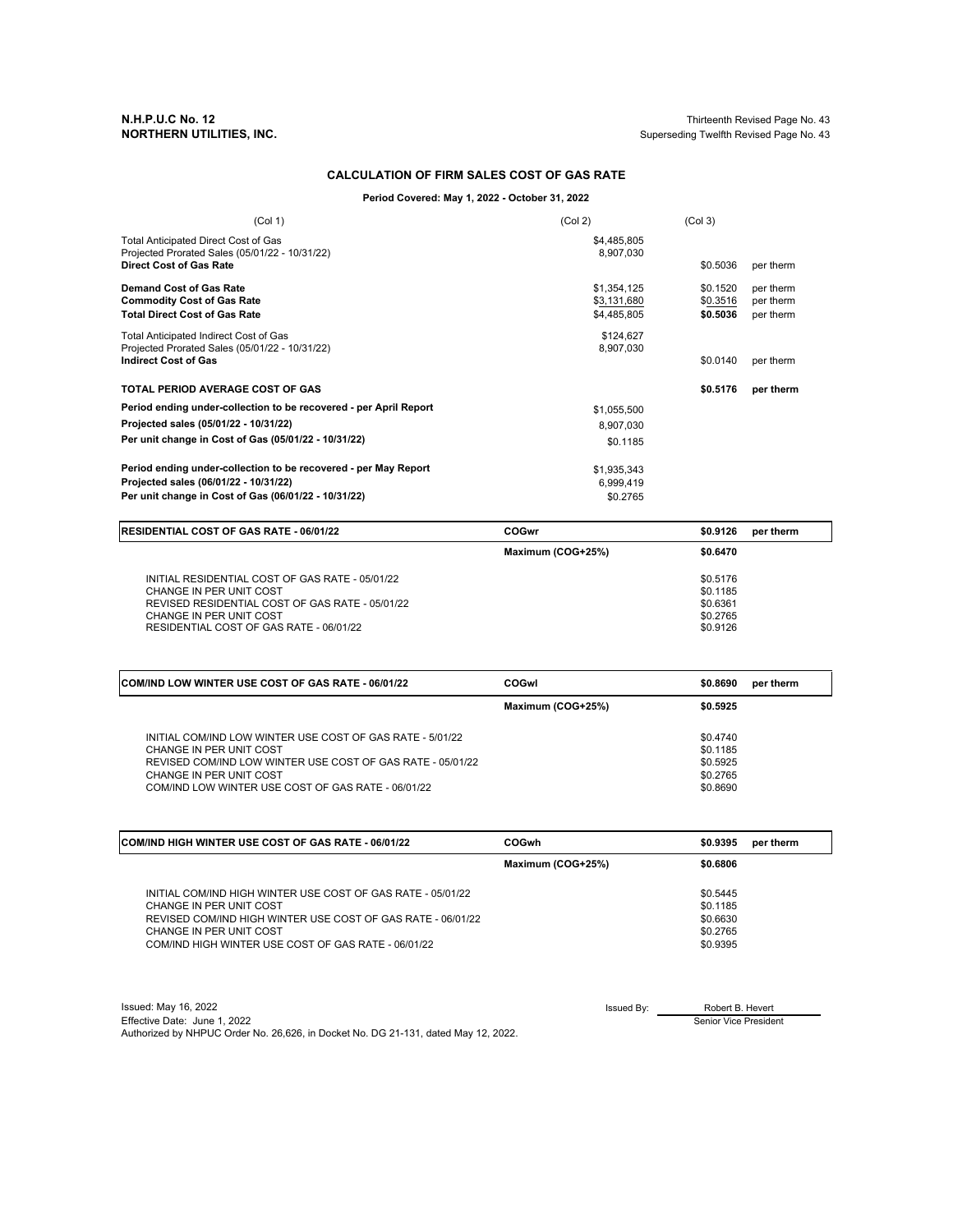### **NORTHERN UTILITIES - NEW HAMPSHIRE DIVISION**

 **SUMMER SEASON RESIDENTIAL RATES**

|                                                             | <b>Summer Season</b><br>May 2022 - October 2022                                                                                                                                                               | <b>Tariff</b><br>Rates                                  | Total<br><b>Delivery Rates</b><br>(Includes LDAC) |          | <b>Total Billed Rates</b><br><b>Tariff Rates, LDAC</b><br><b>Plus Cost of Gas</b> |
|-------------------------------------------------------------|---------------------------------------------------------------------------------------------------------------------------------------------------------------------------------------------------------------|---------------------------------------------------------|---------------------------------------------------|----------|-----------------------------------------------------------------------------------|
| <b>Residential Heating</b>                                  | Tariff Rate R 5:<br>Monthly Customer Charge<br>All usage<br><b>LDAC</b><br><b>Gas Cost Adjustment:</b><br>Cost of Gas                                                                                         | \$22.20<br>\$0.6782<br>\$0.0816<br>\$0.6361<br>\$0,9126 | \$22.20<br>\$0.7598                               | \$1,3959 | \$22.20<br>\$1.6724                                                               |
| <b>Residential Heating</b><br>Low income                    | Tariff Rate R 10:<br>Monthly Customer Charge<br>All usage<br><b>LDAC</b><br><b>Gas Cost Adjustment:</b><br>Cost of Gas                                                                                        | \$22.20<br>\$0.6782<br>\$0.0816<br>\$0.6361<br>\$0.9126 | \$22.20<br>\$0.7598                               | \$1,3959 | \$22.20<br>\$1.6724                                                               |
| No Discount*<br>No Discount*<br>No Discount<br>No Discount* | Monthly Customer Charge<br>All usage<br><b>LDAC</b><br><b>Gas Cost Adjustment:</b><br>Cost of Gas                                                                                                             | \$0.0000<br>\$0.0000<br>\$0.0000<br>\$0.0000            | \$0.0000<br>\$0.0000                              |          | \$0.0000<br>\$0.0000                                                              |
| <b>Residential Non-Heating</b>                              | Tariff Rate R 6:<br><b>Monthly</b> Customer Charge<br>All usage<br><b>LDAC</b><br><b>Gas Cost Adjustment:</b><br>Cost of Gas<br>*: Disserted seathered a de coledar accepter Naccepter description Annil subc | \$22.20<br>\$0.7153<br>\$0.0816<br>\$0.6361<br>\$0.9126 | \$22.20<br>\$0.7969                               | \$1.4330 | \$22.20<br>\$1.7095                                                               |

\*: Discount applicable to winter months November through April only.

**Issued: April 22May 16, 2022 Issued by: Robert B. Hevert Effective: With Service Rendered On and After MayJune 1, 2022 Title: Senior Vice President Authorized by NHPUC Order Nos. 26,539 26,626 in Docket Nos. DG 21-131, dated October 29, 2021May 12, 2022**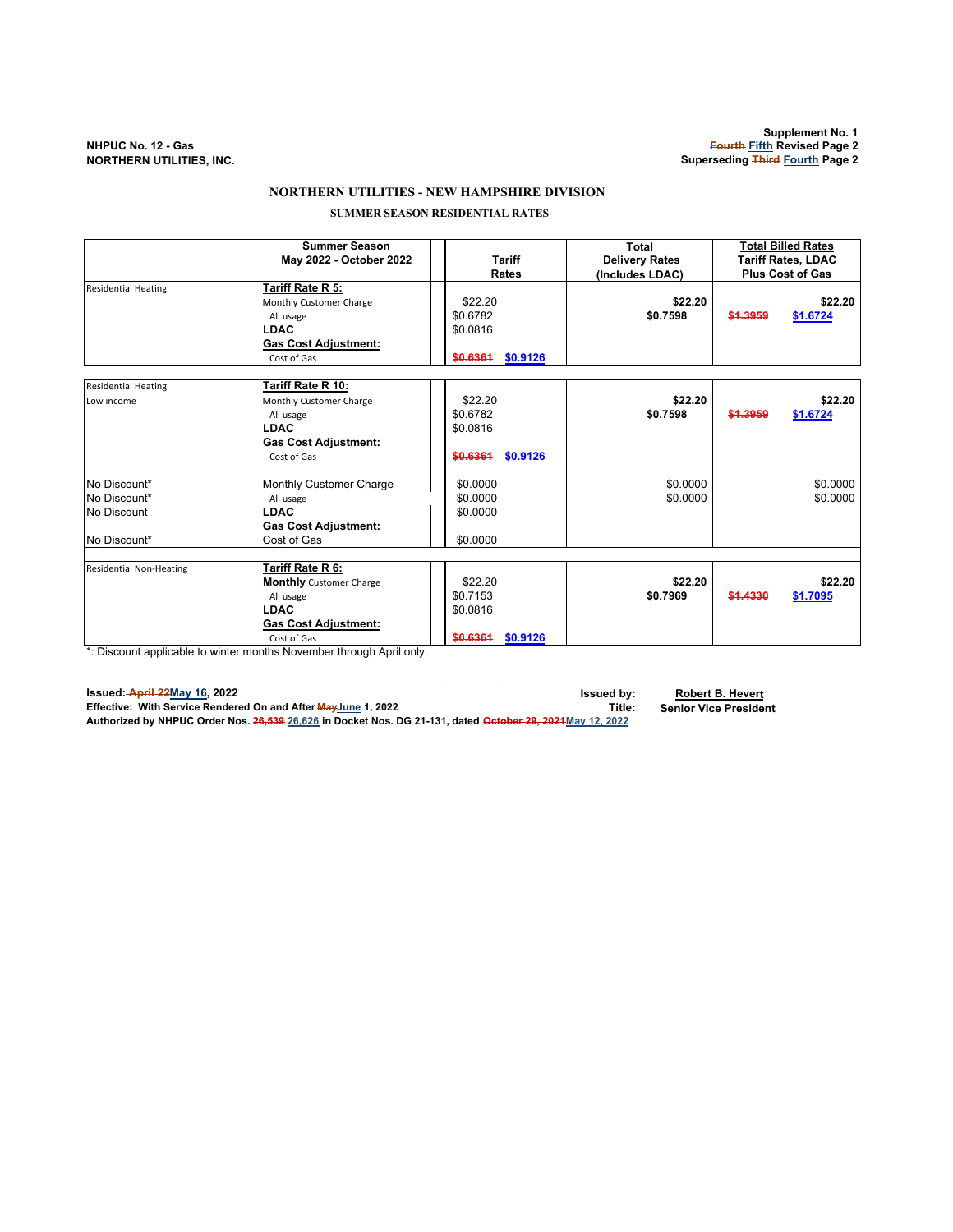### **NORTHERN UTILITIES - NEW HAMPSHIRE DIVISION SUMMER SEASON C&I RATES**

|                               | <b>Summer Season</b><br>May 2022 - October 2022                                                                                                                | <b>Tariff</b><br>Rates                                               | <b>Total</b><br><b>Delivery Rates</b><br>(Includes LDAC) | <b>Total Billed Rates</b><br><b>Tariff Rates, LDAC</b><br><b>Plus Cost of Gas</b> |          |
|-------------------------------|----------------------------------------------------------------------------------------------------------------------------------------------------------------|----------------------------------------------------------------------|----------------------------------------------------------|-----------------------------------------------------------------------------------|----------|
| C&I Low Annual/High Winter    | Tariff Rate G 40:<br>Monthly Customer Charge<br>All usage<br><b>LDAC</b><br><b>Gas Cost Adjustment:</b><br>Cost of Gas                                         | \$75.09<br>\$0.2090<br>\$0.0504<br>\$0.6630<br>\$0.9395              | \$75.09<br>\$0.2594                                      | \$0.9224<br>\$1.1989                                                              | \$75.09  |
| C&I Low Annual/Low Winter     | Tariff Rate G 50:<br>Monthly Customer Charge<br>All usage<br><b>LDAC</b><br><b>Gas Cost Adjustment:</b><br>Cost of Gas                                         | \$75.09<br>\$0.2090<br>\$0.0504<br>\$0.5925<br>\$0.8690              | \$75.09<br>\$0.2594                                      | \$0.8519<br>\$1.1284                                                              | \$75.09  |
| C&I Medium Annual/High Winter | Tariff Rate G 41:<br>Monthly Customer Charge<br>All usage<br><b>LDAC</b><br><b>Gas Cost Adjustment:</b><br>Cost of Gas                                         | \$222.64<br>\$0.2120<br>\$0.0504<br>\$0.6630<br>\$0.9395             | \$222.64<br>\$0.2624                                     | \$0.9254<br>\$1.2019                                                              | \$222.64 |
| C&I Medium Annual/Low Winter  | Tariff Rate G 51:<br>Monthly Customer Charge<br>First 1,000 therms<br>All usage over 1,000 therms<br><b>LDAC</b><br><b>Gas Cost Adjustment:</b><br>Cost of Gas | \$222.64<br>\$0.1562<br>\$0.1312<br>\$0.0504<br>\$0.5925<br>\$0.8690 | \$222.64<br>\$0.2066<br>\$0.1816                         | \$222.64<br>\$0.7991<br>\$1.0756<br>\$0.7741<br>\$1.0506                          |          |
| C&I High Annual/High Winter   | Tariff Rate G 42:<br>Monthly Customer Charge<br>All usage<br><b>LDAC</b><br><b>Gas Cost Adjustment:</b><br>Cost of Gas                                         | \$1,335.81<br>\$0.1413<br>\$0.0504<br>\$0,6630<br>\$0.9395           | \$1,335.81<br>\$0.1917                                   | \$1,335.81<br>\$0.8547<br>\$1.1312                                                |          |
| C&I High Annual/Low Winter    | Tariff Rate G 52:<br>Monthly Customer Charge<br>All usage<br><b>LDAC</b><br><b>Gas Cost Adjustment:</b><br>Cost of Gas                                         | \$1,335.81<br>\$0.1017<br>\$0.0504<br>\$0.5925<br>\$0.8690           | \$1,335.81<br>\$0.1521                                   | \$1,335.81<br>\$0.7446<br>\$1.0211                                                |          |

**Issued: April 22May 16, 2022 Issued by: Robert B. Hevert Effective: With Service Rendered On and After MayJune 1, 2022 Title: Senior Vice President Authorized by NHPUC Order Nos. 26,539 26,626 in Docket Nos. DG 21-131, dated October 29, 2021May 12, 2022**